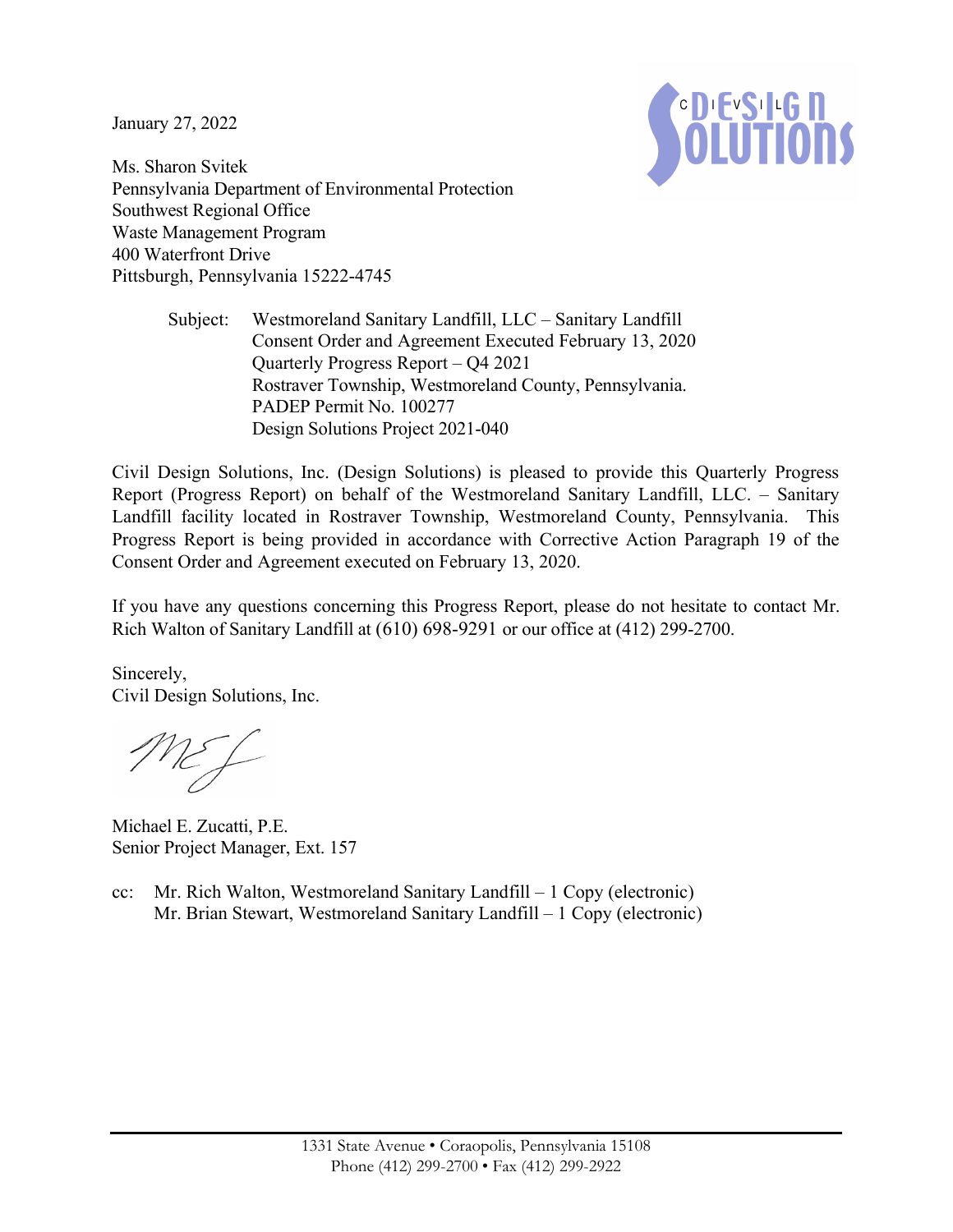This Quarterly Progress Report (Progress Report) has been prepared for the Westmoreland Sanitary Landfill facility (Sanitary Landfill) as required by Corrective Action Paragraph 19 of the Consent Order and Agreement (COA) executed February 14, 2020. The following sections present a description of actions to achieve compliance with the COA, activities planned for the next calendar quarter, applicable material problems or delays, leachate disposal and a summary of any marketing correspondence with alternative appropriately permitted disposal facilities.

# Compliance Actions

WSL continued to discuss delivery timelines for equipment and materials for the installation of the evaporator and leachate conveyance system upgrades. Upon receiving approval of Permit Modification #1, WSL will initiate ordering equipment and begin construction in accordance with the COA.

# Next Quarter Planned Activities (Q1 2022)

During the next calendar quarter, WSL intends to continue to market appropriately permitted leachate disposal facilities. Additionally, WSL will be exploring the potential of offsite pretreatment facilities. Prior to initiating disposal at any new facility, WSL will request written approval from the PADEP in accordance with Correction Action Paragraph 5. WSL anticipates receiving approval from the PADEP for Permit Modification #1.

## Material Problems or Delays

There were no material problems or delays related to performing Corrective Actions required by the Consent Order this quarter.

## Leachate Disposal

The following table presents a summary of leachate hauled offsite for disposal during this quarter. All leachate was disposed of at an appropriately permitted facility as identified in the table below and a letter of acceptance from the facility was previously provided to the PADEP as part of Permit Modification #1 submitted to the PADEP on February 19, 2020.